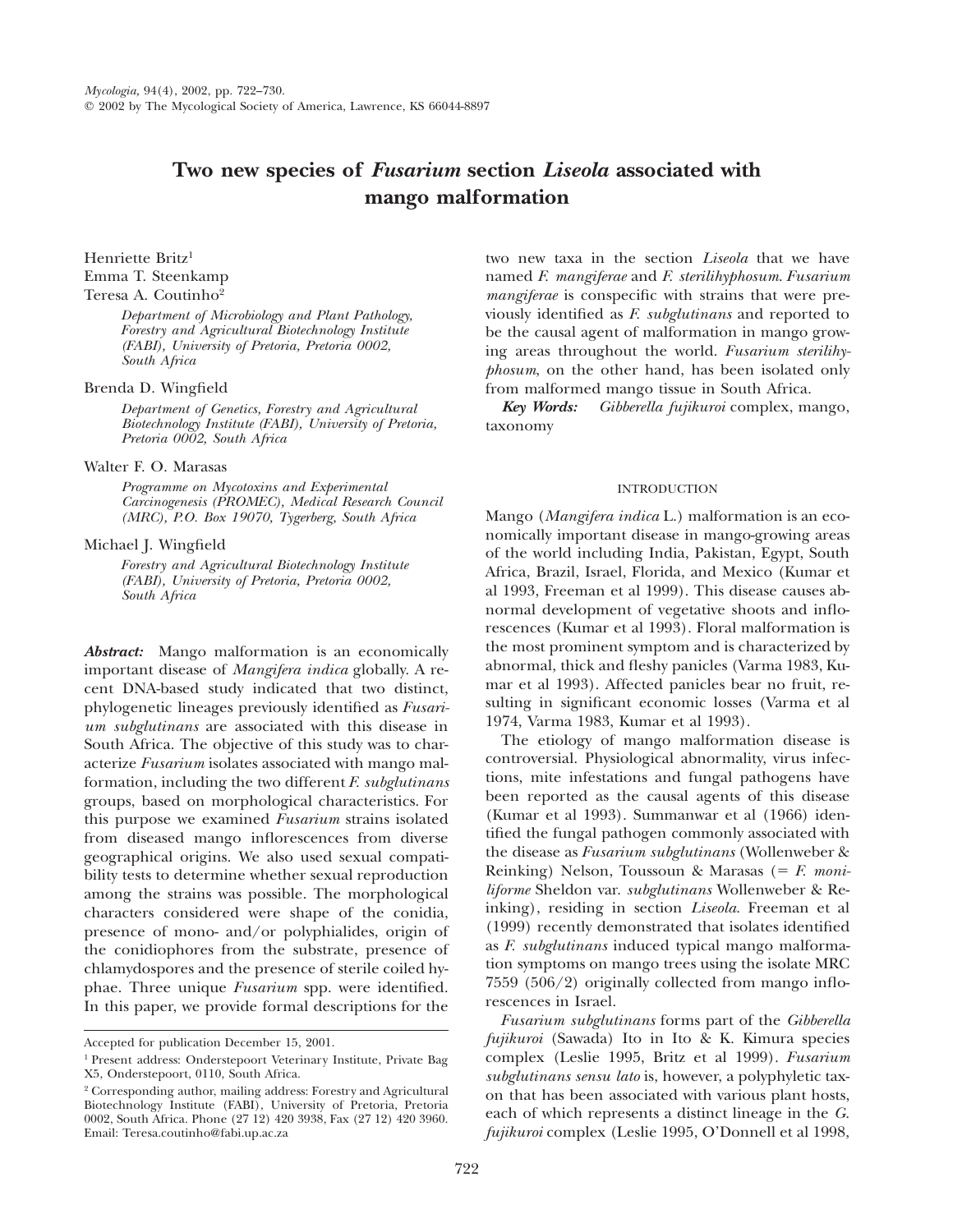Britz et al 1999, Steenkamp et al 1999, 2000a, O'Donnell et al 2000). These lineages are difficult to distinguish using conventional morphological characters such as those proposed by Nelson et al (1983). Until relatively recently, these fungi were distinguished from each other using pathogenicity and mating studies (Leslie 1995). The different lineages representing *F. subglutinans sensu lato* are, however, readily distinguishable using DNA sequences of genes for  $\beta$ -tubulin, translation elongation factor EF-1a, histone *H3,* and calmodulin (O'Donnell et al 1998, Steenkamp et al 1999, 2000a, O'Donnell et al 2000).

Mango malformation in South Africa is associated with two phylogenetically distinct groups of isolates until recently referred to as *F. subglutinans* (Steenkamp et al 1999, 2000a). Based on the histone *H3* and  $\beta$ -tubulin gene sequences, one group of isolates represents a previously undescribed lineage in the *G. fujikuroi* complex. The second group of isolates is conspecific with isolates that were previously reported to be the causal agent of mango malformation (Steenkamp et al 2000a). The results presented by these authors also confirmed those of Viljoen et al (1997), O'Donnell et al (2000) and Leslie (pers comm), who have shown using random amplified polymorphic DNA (RAPDs), DNA sequence of several genes, and isozymes, respectively, that mango malformation is associated with two distinct species, both with morphological characters typical of *F. subglutinans*.

The aim of this study was to characterize, using morphology, *Fusarium* spp. isolated from malformation mango tissue from diverse geographical origins. For this purpose the morphological characteristics proposed by Nirenberg and O'Donnell (1998) were used. Sexual compatibility tests were also used to verify the identity of some of these *Fusarium* spp.

#### MATERIALS AND METHODS

*Morphological and cultural studies. Fusarium* spp. associated with mango malformation in South Africa were isolated from mango trees in Tzaneen (Northern Province), which included the areas Letsitele (LS) and Deer Park (DP). Isolates were also collected from Nelspruit (NS), Fredenheim (FH), Malelane (ML) and Hazyview (HZ) (Mpumalanga). Other isolates used in this study were isolated from malformed mango tissue by other collectors in Florida, Egypt, Israel, Malaysia and South Africa (TABLE I). Mating tester strains (MRC 6213 and MRC 7488) for *F. circinatum* Nirenberg & O'Donnell (mating population H of the *G. fujikuroi* complex) were used in sexual compatibility tests (Britz et al 1999). All the isolates were stored in 15% glycerol at  $-70$  C in the *Fusarium* culture collection of the Tree Pathology Co-operative Programme (TPCP), Forestry and Agricultural Biotechnology Institute (FABI), University of Pretoria, Pretoria, South Africa and the culture collection of the Medical Research Council (MRC), P.O. Box 19070, Tygerberg, South Africa.

Mango inflorescence clusters collected in South Africa were surface sterilized with 70% ethanol for 2 min and washed with sterile deionized water for 1 min. Single malformed flowers were removed from the sterilized cluster and plated onto a *Fusarium* selective medium (Nash and Snyder 1962). After incubation for 5 d at 25 C, small agar pieces overgrown with mycelium were taken from the edges of the colonies and transferred to 90 mm diameter Petri dishes containing carnation leaf agar (CLA) (Fisher et al 1982). After incubation on CLA at 25 C for 7 d, single conidial isolates were prepared and stored in 15% glycerol at  $-70 \text{ C}$ .

To stimulate culture and conidial development, *Fusarium* isolates (TABLE I) were transferred to CLA (Fisher et al 1982) and KCl agar (Nelson et al 1983). Cultures were incubated at 23 C under fluorescent and cool-white light with a 12 h photoperiod. After 10 to 14 d of incubation, the following morphological characters were examined: shape of the conidia, presence of mono- and/or polyphialides, origin of the conidiophores from the substrate, presence of chlamydospores and sterile coiled hyphae (Nirenberg and O'Donnell 1998). Secondary characteristics such as growth rate and colony color (Rayner 1970) were determined on potato dextrose agar (PDA) after incubation at 25 C in the dark (Nelson et al 1983) for the two newly described species. Each isolate was plated onto three different PDA plates and the growth rate was determined over a period of 10 d. This entire procedure was repeated once more. A one way ANOVA was done to determine whether growth rate differed significantly for the different isolates. Colony color was determined after 14 d using the color coding system of Rayner (1970). Fifty measurements were made of all diagnostic morphological characters. The measurements are indicated as minimum, mean, and maximum.

*Mating type and sexual compatibility tests.* The mating type (*MAT*-1 or *MAT*-2) of all the isolates included in this study were determined using the PCR-based method described by Steenkamp et al (2000b). Only isolates with opposite mating types were crossed within each species and between species using the method described by Klittich and Leslie (1988) with some modifications (Britz et al 1999). Covert et al (1999) found that a lower incubation temperature increased sexual fertility among isolates of *G. circinata* Nirenberg & O'Donnell. We, therefore, used an incubation temperature of 17 C for our crosses. Sexual crosses have already been performed within and between isolates of the two new species in a previous study (Steenkamp et al 2000a), and the present study served to confirm those results using a more clearly defined collection of isolates. Since the morphological characteristics of some isolates were similar to those of *F. circinatum*, all isolates (TABLE I) were crossed with the standard tester strains (MRC 6213 and MRC 7488) for *G. circinata* (anamorph: *F. circinatum*).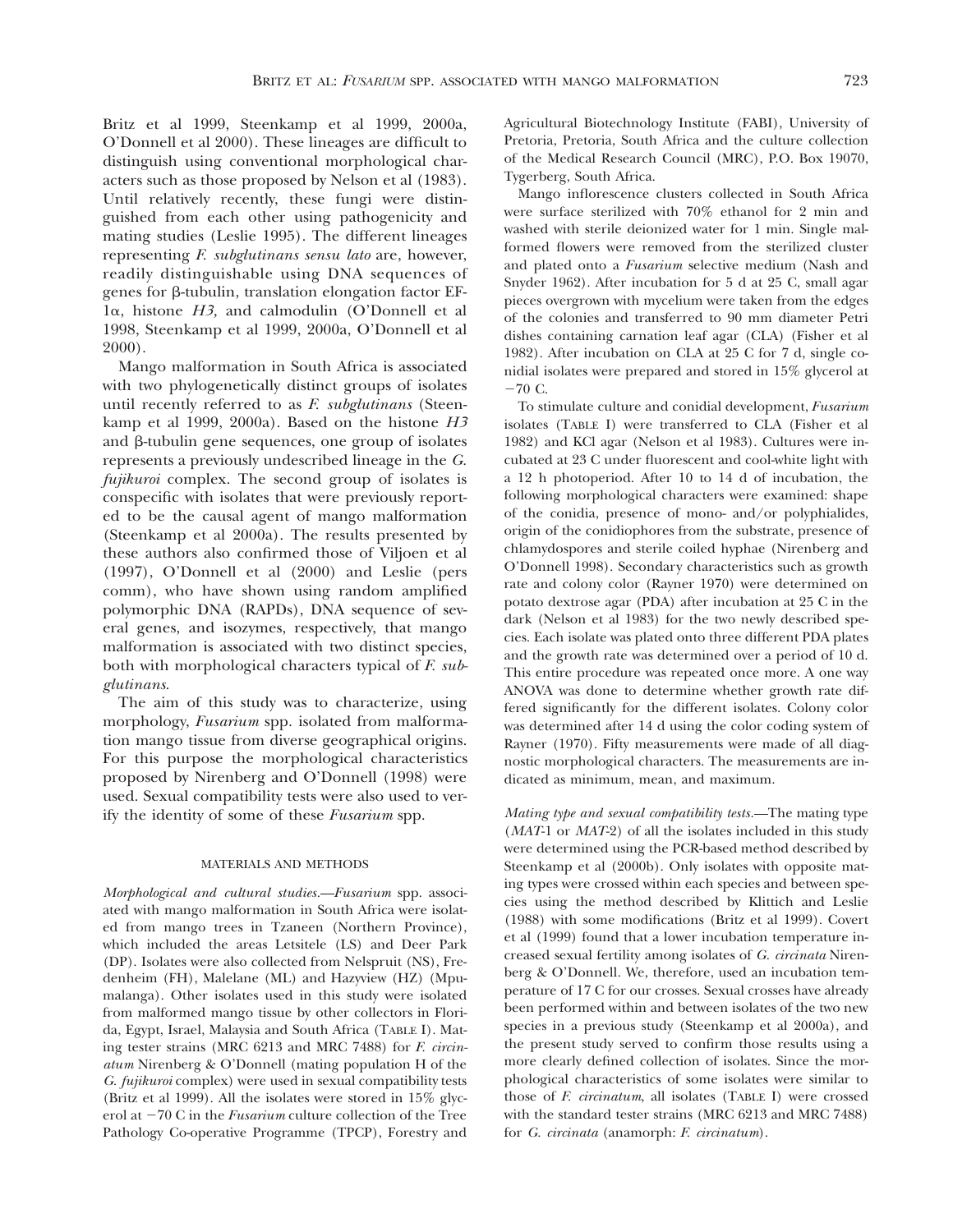TABLE I. *Fusarium* species isolated from malformed mango tissue

| Species            | Origin                     | MRC no <sup>a</sup> | Other nob                  | Original source <sup>c</sup> |
|--------------------|----------------------------|---------------------|----------------------------|------------------------------|
| Fusarium sp.       | Malaysia                   | 8079                | <b>KSU-X4379</b>           | B. Salleh                    |
|                    | Malaysia                   | 8070                | <b>KSU-X4381</b>           | B. Salleh                    |
|                    | Malaysia                   | 8071                | <b>KSU-X2330</b>           | B. Salleh                    |
| F. mangiferae      | South Africa (ex-paratype) | 2730                | <b>KSU-X3873</b>           | F. Wehner                    |
|                    | South Africa (ex-paratype) | 3477                | <b>KSU-X3875</b>           | C. Crookes                   |
|                    | South Africa               | 3478                | <b>KSU-X3876</b>           | C. Crookes                   |
|                    | South Africa               | 3479                | <b>KSU-X3877</b>           | C. Crookes                   |
|                    | South Africa               | 8077                | FCC 1551, ML3-1            | H. Britz                     |
|                    | South Africa               | 8078                | FCC 1537, FH1-8            | H. Britz                     |
|                    | South Africa               | 8079                | FCC 1542, FH1-16           | H. Britz                     |
|                    | South Africa               | 8080                | $NS1-1$                    | H. Britz                     |
|                    | South Africa               | 8081                | <b>NS1-9</b>               | H. Britz                     |
|                    | South Africa               | 8082                | FCC 1547, ML1-9            | H. Britz                     |
|                    | South Africa               | 8083                | FCC 1548, ML2-1            | H. Britz                     |
|                    | South Africa               | 8084                | FH1-73                     | H. Britz                     |
|                    | South Africa               | 8085                | <b>FH1-6</b>               | H. Britz                     |
|                    | South Africa               | 8086                | FCC 1545, ML1-6            | H. Britz                     |
|                    | South Africa               | 8087                | FCC 1546, ML1-8            | H. Britz                     |
| F. mangiferae      | Florida, USA               | 7034                |                            | R. Ploetz                    |
|                    | Florida, USA               | 7035                |                            | R. Ploetz                    |
|                    | Florida, USA               | 7038                |                            | R. Ploetz                    |
|                    | Florida, USA               | 7039                |                            | R. Ploetz                    |
|                    | Florida, USA               | 8088                | KSU-X4079, FRC-M3622       | R. Ploetz                    |
|                    | Egypt                      | 8089                | <b>KSU-X4706</b>           | I. Mausour                   |
|                    | Egypt                      | 8090                | <b>KSU-X4702</b>           | I. Mausour                   |
|                    | Egypt                      | 8091                | <b>KSU-X4700</b>           | I. Mausour                   |
|                    | Israel (ex-holotype)       | 7559                | FCC 73, KSU 11781, 506/2   | S. Freeman                   |
|                    | Israel                     | 7560                | <b>FCC 74</b>              | S. Freeman                   |
|                    | Israel                     | 7561                | <b>FCC 80</b>              | S. Freeman                   |
|                    | Israel                     | 7562                | <b>FCC 81</b>              | S. Freeman                   |
|                    | Malaysia                   | 8092                | <b>KSU-X4382</b>           | <b>B.</b> Salleh             |
|                    | Malaysia                   | 8093                | <b>KSU-X4384</b>           | <b>B.</b> Salleh             |
| F. sterilihyphosum | South Africa (ex-holotype) | 2802                | KSU-X3874, NRRL 25623      | J. Darvas                    |
|                    | South Africa               | 7602                | FCC 1367, A1-2             | H. Britz                     |
|                    | South Africa               | 7605                | FCC 1398, A20-1            | H. Britz                     |
|                    | South Africa               | 7606                | A33-1                      | H. Britz                     |
| F. sterilihyphosum | South Africa               | 8094                | $D2-1$                     | H. Britz                     |
|                    | South Africa (ex-paratype) | 8095                | FCC 1315, KSU 11783, A40-1 | H. Britz                     |
|                    | South Africa               | 8096                | FCC 1143, E6-1             | H. Britz                     |
|                    | South Africa               | 8099                | FCC 1563, HZ1-9            | H. Britz                     |
|                    | South Africa               | 8100                | DP3-5                      | H. Britz                     |
|                    | South Africa (ex-paratype) | $8101\,$            | FCC 1286, KSU 11782, A26-1 | H. Britz                     |
|                    | South Africa               | 8102                | FCC 1478, B12-1            | H. Britz                     |
|                    | South Africa               | 8103                | $C6-1$                     | H. Britz                     |
|                    | South Africa               | 8104                | FCC 1555, HZ1-1            | H. Britz                     |
|                    | South Africa               | 8105                | $ML2-10$                   | H. Britz                     |
|                    | South Africa               | 8106                | DP3-7                      | H. Britz                     |
|                    | South Africa               | 8107                | FCC 1632, DP3-9            | H. Britz                     |
|                    | South Africa               | 8108                | FCC 1557, HZ1-3            | H. Britz                     |

<sup>a</sup> MRC = Culture collection of the Medical Research Council, Tygerberg, South Africa.

 $\rm ^b$  KSU-X = Kansas State University culture collection, Department of Plant Pathology, Kansas State University, Manhattan, Kansas, USA; FRC = *Fusarium* Research Center, Pennsylvania State University, USA; NRRL = Northern Regional Research Laboratory, Peoria, Illinois, USA; FCC = *Fusarium* culture collection of the Tree Pathology Co-operative Programme (TPCP), Forestry and Agricultural Biotechnology Institute (FABI), University of Pretoria, Pretoria, South Africa with original numbers indicated as follows: A, B, C, D, E = Isolates from different orchards from Letsitele, South Africa, HZ = Isolates from Hazyview, South Africa, ML = Isolates from Malelane, South Africa,  $DP =$  Isolates from Deer Park, South Africa, FH = Isolates from Fredenheim farm, Nelspruit, South Africa, NS = Isolates from Nelspruit, South Africa.

<sup>c</sup> B. Salleh collected isolates KSU-X2330, 4379, 4381, 4382 and 4384 in Malaysia; Ibrahim Mausour collected KSU-X4079, 4700, 4702 and 4706 in Egypt; C. Crookes collected isolates MRC 3477–3479 in KwaZulu-Natal, South Africa; S. Freeman collected MRC 7559–7562 in Isreal; R. Ploetz collected isolates MRC 7034–7035, 7038–7039 in Florida, USA.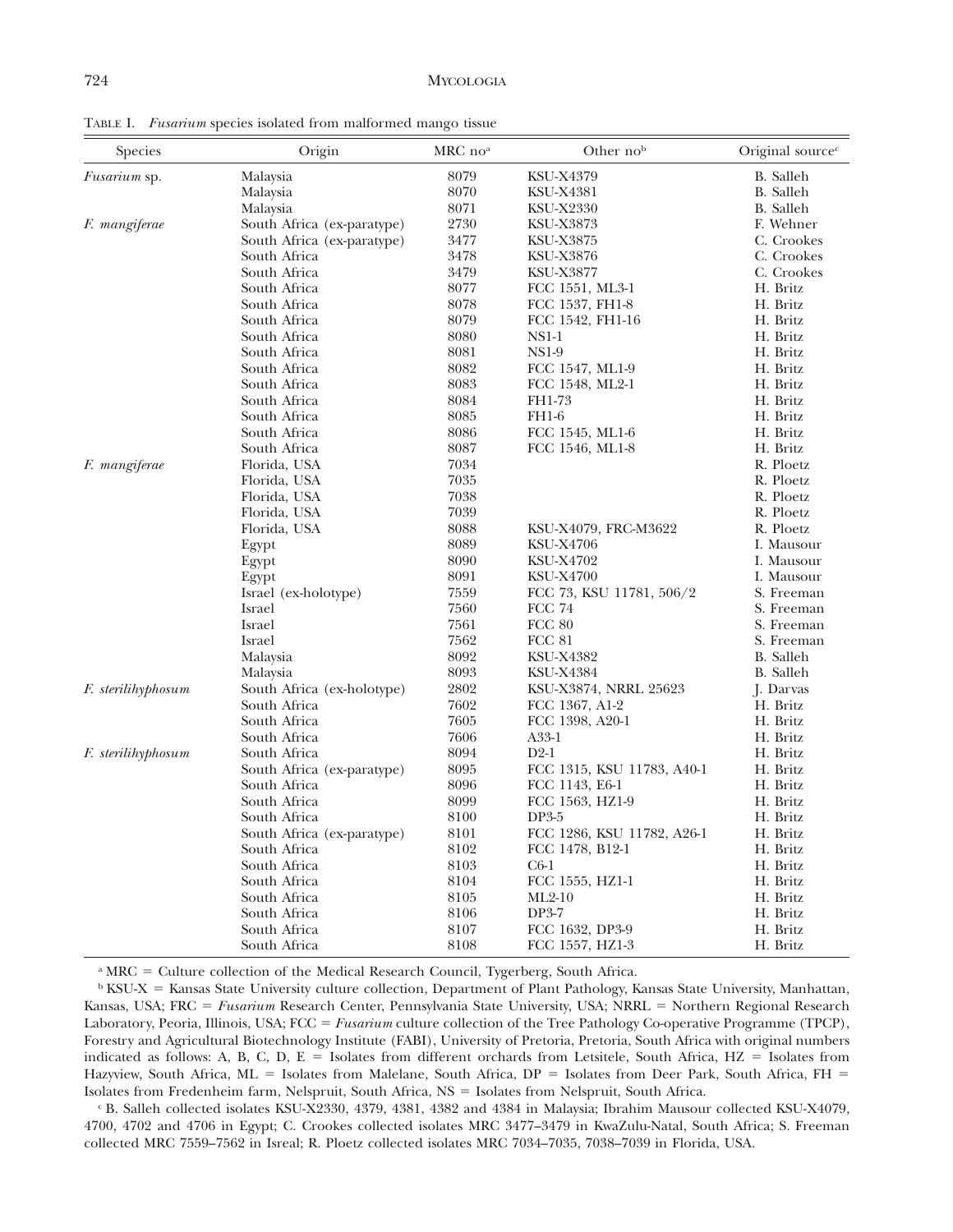

FIGS. 1–4. *Fusarium mangiferae*. 1. Branched conidiophores bearing polyphialides with 3 conidiogenous openings (scale bar:  $5 \mu m$ ). 2. Branched conidiophores bearing mono- and polyphialides (scale bar:  $5 \mu m$ ). 3. Microconidia (scale bar: 15  $\mu$ m). 4. Macrocondium (scale bars: 15  $\mu$ m).

### RESULTS

*Morphological and cultural studies. Fusarium* isolates from trees suffering from mango malformation in Malaysia, Egypt, Israel, South Africa, and Florida were separated into three different groups based on morphological characters defined by Nirenberg and O'Donnell (1998). Based on the morphological characters that were used, each of these groups represented new species in the *G. fujikuroi* complex. Of the three groups, two are clearly discrete taxa based both on morphological characteristics and sequencing data (Steenkamp et al 2000a). These two taxa are represented by an extensive group of isolates and we elect to describe them as new species in *Fusarium* section *Liseola*.

## **Fusarium mangiferae** Britz, Wingfield et Marasas sp. nov. FIGS. 1–5

Coloniae in agaro PDA apud 25 C 3.4 mm per diem crescentes. Mycelium aerium floccosum, album, infra roseololuteum ad atropurpureum. Conidiophora in agaro CLA erecta vel prostrata, simplicia vel ramosa, cellulae conidiogenae mono- et polyphialides, usque ad  $30 \times 3 \mu$ m. Hyphae steriles absentes. Microconidia in capitulis falsis, hyalina, plerumque obovoidea, subinde ovata vel allantoidea, plerumque 0-septata, subinde 1-septata,  $4.3-9.0-18.4 \times 1.7-2.4-$ 3.3 µm. Sporodochia praesentia, alba ad aurantiaca. Macroconidia hyalina, falcata, gracilia, leniter curvata, tenuitunicata, cellula basali pedicellata, cellula apicali leniter curvata, 3-5-septata, 43.1-51.8-61.4  $\times$  1.9-2.3-3.4 µm. Clamydosporae absentes.

HOLOTYPUS. Cultura exsiccata in agaro CLA ex MRC 7559, sejuncta a inflorescentis malformatis *Mangifera indica*, Volcani Center, Bet Dagan, Israel, 1993, S. Freeman (PREM 57299).

Colonies on PDA with average growth rate of 3.4 mm/d at 25 C. Aerial mycelium white, floccose. Reverse of colonies sometimes rosy buff  $(17<sup>''</sup>f)$  to dark purple (65k). Conidiophores on aerial mycelium originating erect and prostrate from substrate. Conidiophores sympodially branched bearing monoand polyphialides (FIGS. 1, 2). Polyphialides have 2– 5 conidiogenous openings (FIGS. 1, 2). Phialides on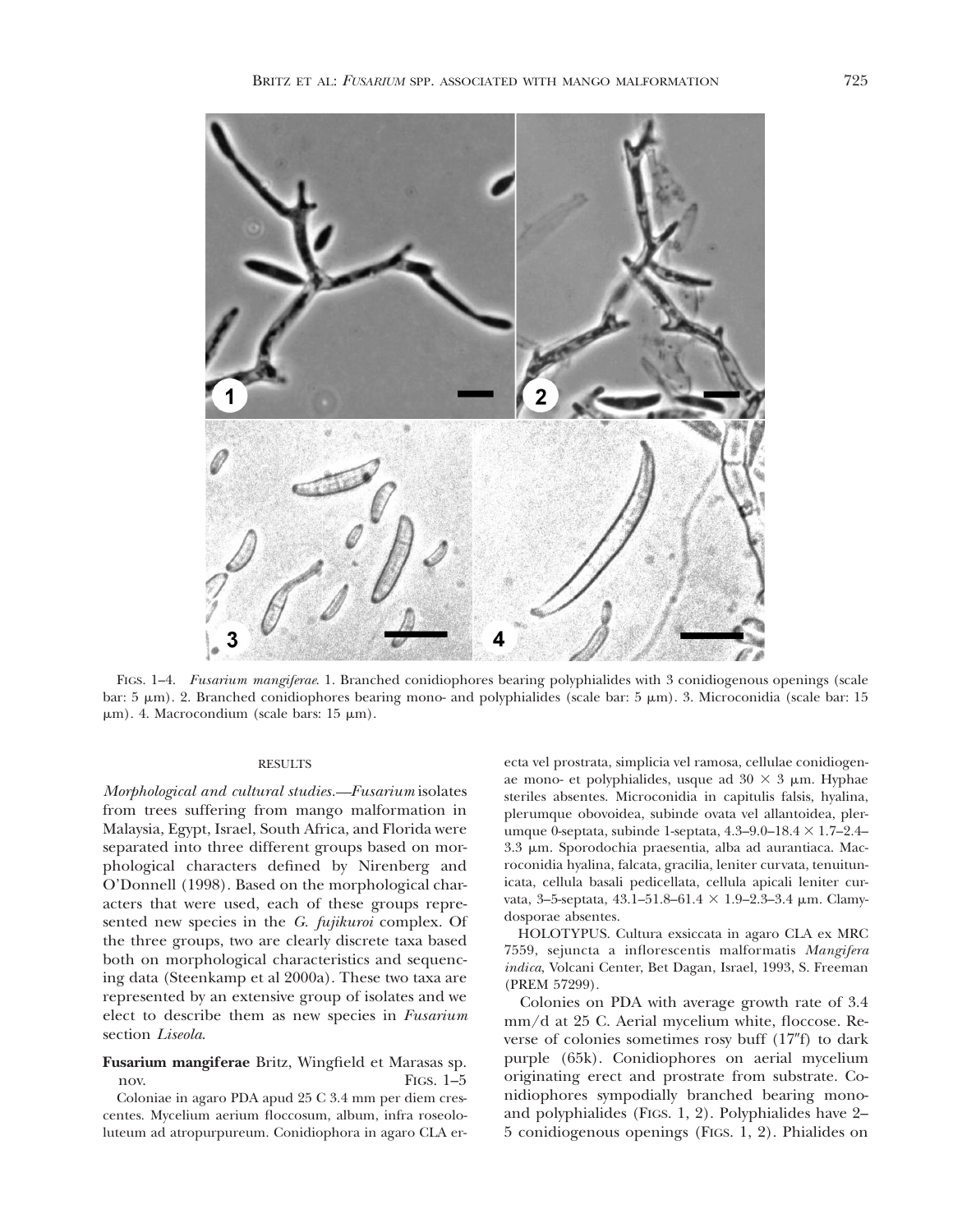the aerial conidiophores mono- and polyphialidic, up to  $30.0 \mu m$  long and  $3 \mu m$  wide. Sterile hyphae absent. Microconidia variable in shape, obovoid conidia the most abundant type, oval to allantoid conidia occurring occasionally (FIG. 3). Microconidia mostly 0 septate with 1-septate conidia occurring less abundantly, 0-sepate:  $4.3-9.0-14.4 \times 1.7-2.4-3.3 \mu m$ . Sporodochia present, cream (19'f) and orange (15b). Macroconidia long and slender, usually 3–5 septate (FIG. 4): 43.1-51.8-61.4  $\times$  1.9-2.3-3.4 µm. Chlamydospores absent.

*Etymology. Mangiferae* (L. gen) indicating the species association with the genus *Mangifera* L.

*Specimens examined.* ISRAEL. Bet Dagan, Volcani center plantation, Mango malformation inflorescence on *M. indica*, 1993, *S. Freeman* 506/2 (PREM 57299, HOLOTYPE; MRC 7559, ex-holotype); Ginosar, inflorescence malformation of *M. indica* cultivar Kent, 1998, *S. Freeman* 34 (MRC 7560); Sde Nitzar, inflorescence malformation of *M. indica*, 1998, *S. Freeman* 41 (MRC 7561); Bene Dror, inflorescence malformation of *M. indica* cultivar Keitt, 1998, S. *Freeman* 86 (MRC 7562). SOUTH AFRICA. MPUMALANGA: Nelspruit, inflorescence malformation of *M. indica*, 1982, *F. Wehner* MRC 2730 (PREM 57300, PARATYPE; KSU 3873, ex-paratype); inflorescence malformation of *M. indica*, 1998, *H. Britz* NS1–1 (MRC 8080); inflorescence malformation of *M. indica*, 1998, *H. Britz* NS1–9 (MRC 8081); Nelspruit, Fredenheim, inflorescence malformation of *M. indica*, 1998, *H. Britz* FH1–6 (MRC 8085); inflorescence malformation of *M. indica*, 1998, *H. Britz* FCC 1537-FH1– 8 (MRC 8078); inflorescence malformation of *M. indica*, 1998, *H. Britz* FCC 1542-FH1–16 (MRC 8079); inflorescence malformation of *M. indica*, 1998, *H. Britz* FH1–73 (MRC 8084). MPUMALANGA: Malelane, inflorescence malformation of *M. indica*, 1998, *H. Britz* FCC 1551 = ML3–1 (MRC 8077); inflorescence malformation of *M. indica*, 1998, *H. Britz* FCC 1547 = ML1–9 (MRC 8082); inflorescence malformation of *M. indica*, 1998, *H. Britz* FCC  $1545 = ML1-6$  (MRC 8086); inflorescence malformation of *M. indica*, 1998, *H. Britz* FCC 1546 = ML1-8 (MRC 8087); inflorescence malformation of *M. indica*, 1998, *H. Britz* FCC 1548 = ML2-1 (MRC 8083); KWAZULU-NATAL: inflorescence malformation of *M. indica*, 1984, *C. Crookes* MRC 3477 (PREM 57301, PARATY PE; KSU-X3875, ex-paratype); inflorescence malformation of *M. indica*, 1984, *C. Crookes* MRC 3478 (KSU-X 3876); inflorescence malformation of *M. indica*, 1984, *C. Crookes* MRC 3479 (KSU-X 3877). EGY PT. Inflorescence malformation of *M. indica*, *Ibrahim Mausour*, KSU-X4706 (MRC 8089); inflorescence malformation of *M. indica*, *Ibrahim Mausour* KSU-X4702 (MRC 8090); inflorescence malformation of *M. indica*, *Ibrahim Mausour* KSU-X4700 (MRC 8091). USA. FLORIDA: Dade County, Miami, inflorescence malformation of *M. indica* cultivar Keitt, 1994, *R. Ploetz* FS16 (MRC 7034); inflorescence malformation of *M. indica* cultivar Keitt, 1994, *R. Ploetz* FS23 (MRC 7035); inflorescence malformation of *M. indica* cultivar Keitt, 1994, *R. Ploetz* FS55 (MRC 7038); inflorescence malformation of *M. indica* cultivar Keitt,

1994, *R. Ploetz* MRC 7039; inflorescence malformation of *M. indica, R. Ploetz* KSU-X4079 = FRC-M3622 (MRC 8088). MALAYSIA. Inflorescence malformation of *M. indica*, *Baharuddin Salleh* KSU-X4382 (MRC 8092); inflorescence malformation of *M. indica*, *Baharuddin Salleh* KSU-X4384 (MRC 8093).

*Commentary.* A dried culture to serve as holotype has been deposited at the Plant Protection Research Institute, Pretoria, South Africa (PREM 57299). Exholotype cultures have been deposited in the culture collection of the South African Medical Research Council, Tygerberg, South Africa (MRC 7559) and the department of Plant Pathology, Kansas State University, Manhattan, Kansas, USA (KSU 11781). Exparatype cultures have been deposited as MRC 2730 (KSU-X3873) and MRC 3477 (KSU-X3875).

**Fusarium sterilihyphosum** Britz, Marasas & Wingfield, sp. nov. FIGS. 5–8

Coloniae in agaro PDA apud 25 C 4.8 mm per diem crescentes. Mycelium aerium floccosum, subalbum, infra giseoroseum ad pallido- purpureum. Conidiophora in agaro CLA erecta vel prostrata, simplicia vel ramosa, cellulae conidiogenae mono- et polyphialides, usque ad  $30 \times 3 \mu m$ . Hyphae steriles circinatae praesentes. Microconidia in capitulis falsis, hyalina, plerumque obovoidea, subinde ovata vel allantoidea, plerumque 0-septata, subinde 1-septata, 4.5–8.8–  $24.2 \times 1.6$ –2.6–3.5 µm. Sporodochia raro praesentia. Sporodochia raro praesentia, alba ad aurantiaca. Macroconidia hyalina, falcata, gracilia, leniter curvata, tenuitunicata, cellula basali pedicellata, cellula apicali leniter curvata, 3–5 septata, 28.4–37.1–47.1  $\times$  2.4–3.2–4.1 µm. Clamydosporae absentes.

HOLOTYPUS. Cultura exsiccata in agaro CLA ex MRC 2802, sejuncta a inflorescentis malformatis *Mangifera indica*, Letsitele, Tzaneen, Northern Province, South Africa, 1982, J. M. Darvas (PREM 57302).

Colonies on PDA with average growth rate of 4.8  $mm/d$  at 25 C. Aerial mycelium almost white  $('1)$ . Reverse of colonies straw to grayish rose  $(3<sup>''</sup>f)$  and light purple (63i). Conidiophores on aerial mycelium erect, occasionally prostrate. Conidiophores sympodially branched bearing mono- and polyphialides (FIG. 5). Phialides on aerial conidiophores monoand polyphialidic, up to  $30.0 \mu m$  long and  $3 \mu m$ wide. Sterile hyphae present (FIG. 6). Microconidia obovoid, oval to allantoid, 0-septate conidia abundant, 1-septate conidia less common (FIG. 7, 8): 0 septate:  $4.5 - 8.8 - 14.2 \times 1.6 - 2.6 - 3.5 \mu m$ . Sporodochia seldom present, cream  $(19'f)$  to orange  $(15b)$ . Macroconidia slightly beaked apical cells, a footlike basal cell, 3–5 septate (FIG. 8), 28.4–37.1–47.1  $\times$  2.4–3.2– 4.1 μm. Chlamydospores absent.

*Etymology. Sterilihyphosum* (L. adj) refers to the presence of sterile hyphae in mycelium.

*Specimens examined.* SOUTH AFRICA. NORTHERN PROVINCE: Tzaneen, Letsitele area, Mango malformation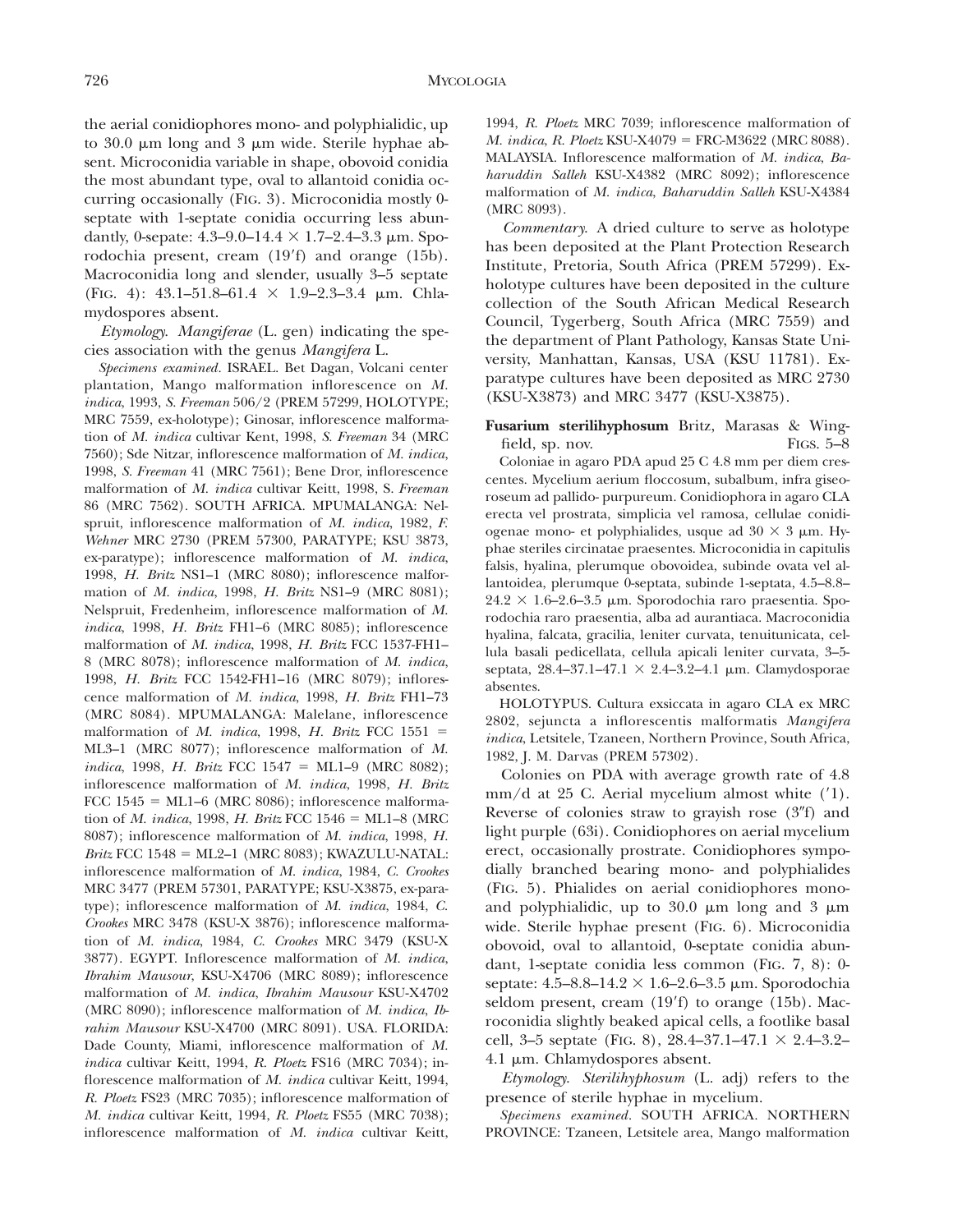

FIGS. 5–8. *Fusarium sterilihyphosum*. 5. Conidiophores bearing polyphialides with 3 conidiogenous openings (scale bar: 5  $\mu$ m). 6. Sterile coiled hyphae (scale bar: 10  $\mu$ m). 7. Microconidia (scale bar: 10  $\mu$ m). 8. Microconidia with 0–1 septa and 3septate macroconidia (scale bars:  $20 \mu m$ ).

inflorescence on *M. indica*, 1982, *J. M. Darvas* MRC 2802 = NRRL 25623 (PREM 57302, HOLOTYPE; KSU-X3874, ex-holotype); mango malformation of *M. indica*, 1997, *H. Britz* A33–1 (MRC 7606); mango malformation of *M. indica*, 1997, *H. Britz* FCC 1315 = A40–1 (PREM 57303, PARATYPE; MRC 8095, ex-paratype); mango malformation of *M. indica*, 1997, *H. Britz* FCC 1367 = A1–2 (MRC 7602); mango malformation of *M. indica*, 1997, *H. Britz* FCC 1398  $=$  A20–1 (MRC 7605); mango malformation of *M. indica*, 1997, *H. Britz* FCC 1286 = A26-1 (PREM 57304, PARA-TY PE; MRC 8101, ex-paratype); mango malformation of *M. indica*, 1997, *H. Britz* FCC 1478 = B12–1 (MRC 8102); mango malformation of *M. indica*, 1997, *H. Britz* C6–1 (MRC 8103); mango malformation of *M. indica*, 1997, *H. Britz* D2–1 (MRC 8094); mango malformation of *M. indica*, 1997, *H. Britz* FCC 1146 = E6–1 (MRC 8096); Deer Park, Mango malformation of *M. indica*, 1998, *H. Britz* DP3–5 (MRC 8100); mango malformation of *M. indica*, 1998, *H. Britz* DP3–7 (MRC 8106); mango malformation of *M. indica*, 1998, *H. Britz* FCC 1632 = DP3–9 (MRC 8107). MPUMALANGA: Hazyview, mango malformation of *M. indica*, 1998, *H. Britz* FCC 1563 = HZ1-9 (MRC 8099); mango malformation of *M. indica*, 1998, *H. Britz* FCC 1555 5 HZ1–1 (MRC 8104); mango malformation of *M. indica*, 1998, *H. Britz* FCC 1557 = HZ1–3 (MRC 8108); Malelane, mango malformation of *M. indica*, 1998, *H. Britz* ML2–10 (MRC 8105).

*Commentary.* A dried culture to serve as holotype has been deposited at the Plant Protection Research Institute, Pretoria, South Africa (PREM 57302). Exholotype culture specimens have been deposited in the culture collection of the South African Medical Research Council, Tygerberg, South Africa (MRC 2802) and the department of Plant Pathology, Kansas State University, Manhattan, Kansas, USA (KSU-X3874). Ex-paratype cultures have been deposited as MRC 8095 (KSU 11783) and MRC 8101 (KSU 11782).

Of the three *Fusarium* species found associated with mango malformation, two have been described as new in this study. The third group included three isolates (KSU-X4379, KSU-X4381 and KSU-X2330)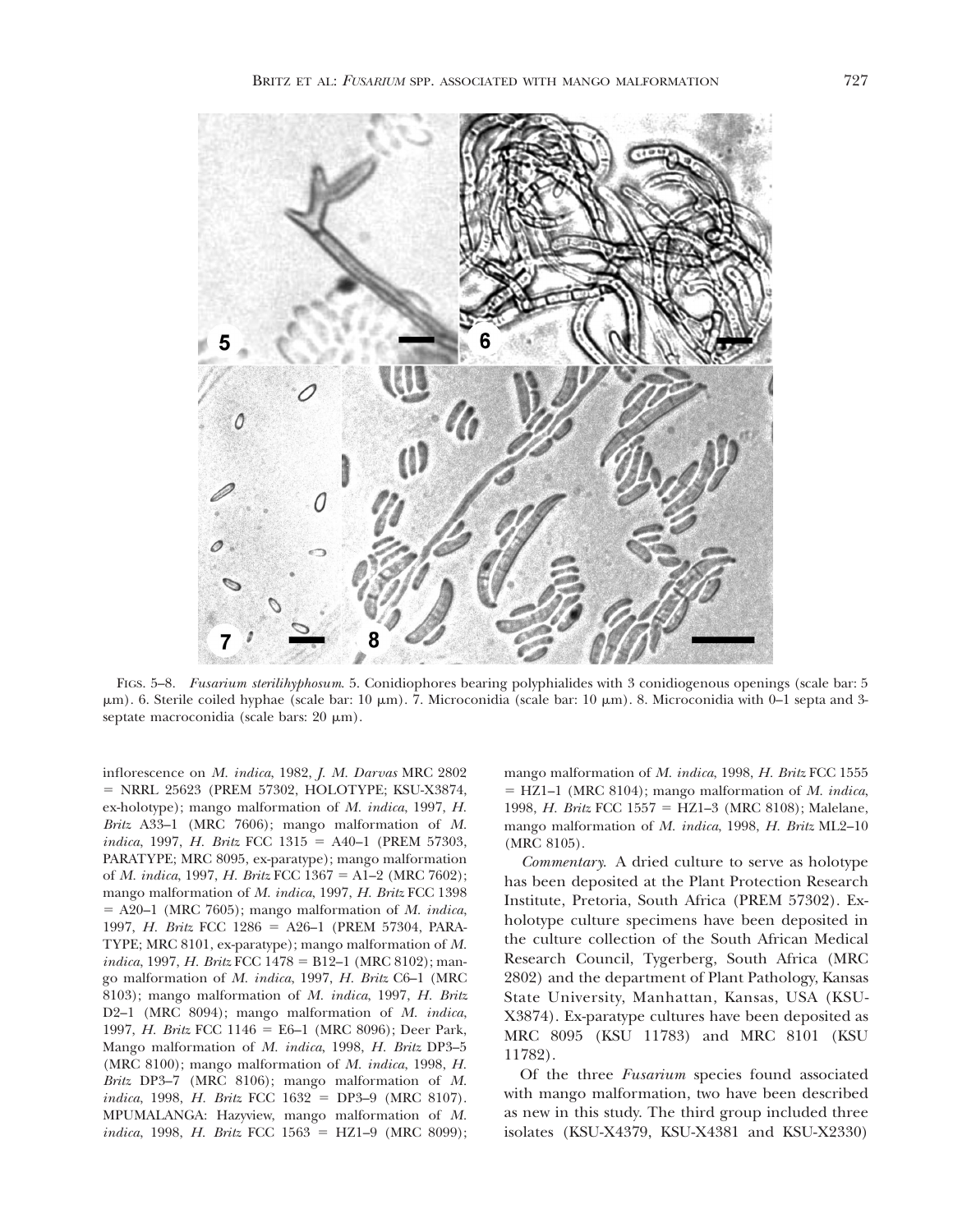|                                                   | F. subglutinans sensu lato |            |                       |                             |               |                                              |                       |                         | New species  |                                                              |            |
|---------------------------------------------------|----------------------------|------------|-----------------------|-----------------------------|---------------|----------------------------------------------|-----------------------|-------------------------|--------------|--------------------------------------------------------------|------------|
| Morphological characteristics <sup>a</sup>        | F.<br>be-<br>goniae bicola | F.<br>bul- | F.<br>circin-<br>atum | F. con-<br>$centri-$<br>cum | F.<br>$g$ ut- | F. pseu-<br><i>docirci-</i><br>tiforme natum | F.<br>$sac-$<br>chari | F.<br>subglu-<br>tinans | F.<br>$man-$ | <i>F. ster-</i> Fusar-<br>$i\ddot{li}h$ y-<br>giferae phosum | ium<br>sp. |
| Microconidia obovoid                              | $^+$                       | $^+$       | $^{+}$                | $^{+}$                      | $^+$          | $^+$                                         |                       |                         | $^+$         | $^{+}$                                                       | $^+$       |
| Microconidia oval to allantoid/or<br>fusoid       | $^{+}$                     | $^{+}$     | $(+)$                 | $^{+}$                      |               | $^{+}$                                       | $^{+}$                | $^{+}$                  | $+$          | $+$                                                          | $^+$       |
| Sterile coiled hyphae                             |                            |            | $\! +$                |                             |               |                                              |                       |                         |              |                                                              |            |
| Conidiophore originated erect                     |                            |            | $^{+}$                | $^{+}$                      | $^{+}$        |                                              | $-b$                  | $+$ <sub>b</sub>        | $^+$         | $^{+}$                                                       | $^+$       |
| Conidiophore originated prostrate                 | $^{+}$                     | $^+$       |                       |                             | $\pm$         | $^{+}$                                       | $+b$                  | $+$ <sub>b</sub>        | $^{+}$       | $^{+}$                                                       |            |
| Conidiogenous openings: $\leq 3$                  | $^{+}$                     | $^{+}$     |                       |                             |               |                                              | $-b$                  | $^{+}$                  |              |                                                              | $^+$       |
| Conidiogenous openings: $\geq 3$                  |                            |            | $^{+}$                | $^{+}$                      | $^{+}$        | $^+$                                         | $+^{\rm b}$           | —                       | $^{+}$       | $^{+}$                                                       |            |
| Microconidia 0-septate, occasionally<br>1-septate | $^{+}$                     | $^{+}$     | $^{+}$                | $^{+}$                      | $^{+}$        | $^{+}$                                       | $+c$                  | $-c$                    | $^{+}$       | $(+)$                                                        | $^+$       |
| Microconidia 0-3 septate                          |                            |            |                       |                             |               |                                              |                       | $+^c$                   |              |                                                              |            |
| Macroconidia 3-septate                            | $^+$                       |            | $^{+}$                |                             | $\pm$         | $^{+}$                                       | $+c$                  | $-c$                    |              |                                                              |            |
| Macroconidia 3-5 septate                          |                            | $^+$       |                       | $^{+}$                      |               |                                              | $-c$                  | $+^c$                   | $^{+}$       | $^{+}$                                                       | $^+$       |
| Host specific                                     | $^+$                       | $^+$       | $^{+}$                | ς                           | $^+$          | Ρ                                            | $^{+}$                | $^+$                    | ⊃            | ⊃                                                            | ⊃          |

TABLE II. Distinguishing characteristics described by Nirenberg and O'Donnell (1998) of isolates of *Fusarium subglutinans sensu lato* as well as characteristics observed for isolates in this study

 $a +$  indicates the presence of the characteristic,  $(+)$  indicates that the character is not present in all isolates of the species,

2 indicates the absence of the characteristic and ? indicates that the characteristic has not been reported.

<sup>b</sup> Morphological characteristic identified from *F. sacchari* isolates (FRC-M941, 943) from sugarcane in India (MP-B) and *F. subglutinans* isolates (BBA 11157 from Iran and FRC-M3696 from St. Elmo, Illinois).

 $\epsilon$  Morphological characteristics obtained from Gerlach and Nirenberg (1982).

that were collected from malformed mango tissue in Malaysia. These isolates have sparse aerial mycelium. Their aerial mycelial conidiophores emerge directly from the substrate hyphae (referred to as erect). The polyphialides of these isolates have fewer than 3 conidiogenous openings. Microconidia are borne in false heads and are obovoid in shape, predominantly without septa but with 1-septate conidia occurring occasionally. Macroconidia are short 19.3-24.8-29.5  $\times$  $1.3-2.0-3.0$   $\mu$ m and  $3-5$  septate. Chlamydospores and sterile coiled hyphae are absent (TABLE II). We believe that this fungus also represents a new taxon, but the collections are insufficient in number to justify a formal description at this stage.

The newly described species, *F. mangiferae* and *F. sterilihyphosum* had different growth rates on PDA at 25 C. *Fusarium mangiferae* had a slower growth rate than *F. sterilihyphosum*, but variation in growth rate among isolates of both species was observed. The one way ANOVA indicated that the growth rate did not differ significantly when the growth rate of all the isolates of both species were analyzed  $(P > 0.001)$ . Colony color of the two species was the same.

*Mating type and sexual compatibility tests.* All isolates of the undescribed *Fusarium* species represented by only 3 isolates were of the *MAT-*1 mating type. Most of the *F. mangiferae* isolates were *MAT-*2 except for two isolates from Malaysia (MRC 8092 and MRC

8093) that were *MAT-*1. Both mating types were identified amongst *F. sterilihyphosum* isolate. The majority of these isolates were *MAT-*1 and isolates MRC 8101, MRC 8104 and MRC 8105 were *MAT-*2.

Isolates of *F. mangiferae* and *F. sterilihyphosum* of opposite mating type were sexually incompatible when crossed within each species and between the two species. None of the other *Fusarium* isolates (TA-BLE I) were sexually compatible with the tester strains of mating population H.

## DISCUSSION

In this study we have shown that at least two distinct *Fusarium* spp. are associated with mango malformation symptoms, namely *F. mangiferae* and *F. sterilihyphosum*. *Fusarium mangiferae* was previously shown to be the causal agent of mango malformation and *F. sterilihyphosum* is associated with similar disease symptoms in South Africa. A third taxon was also identified, but our collections are insufficient in number to justify describing the fungus. Furthermore, the fungus does not occur in South Africa, and has not been a primary focus of our investigation.

The results of this study, together with those of Steenkamp et al (2000a), have shown that mango malformation in South Africa is associated with two distinct species, *F. mangiferae* and *F. sterilihyphosum*.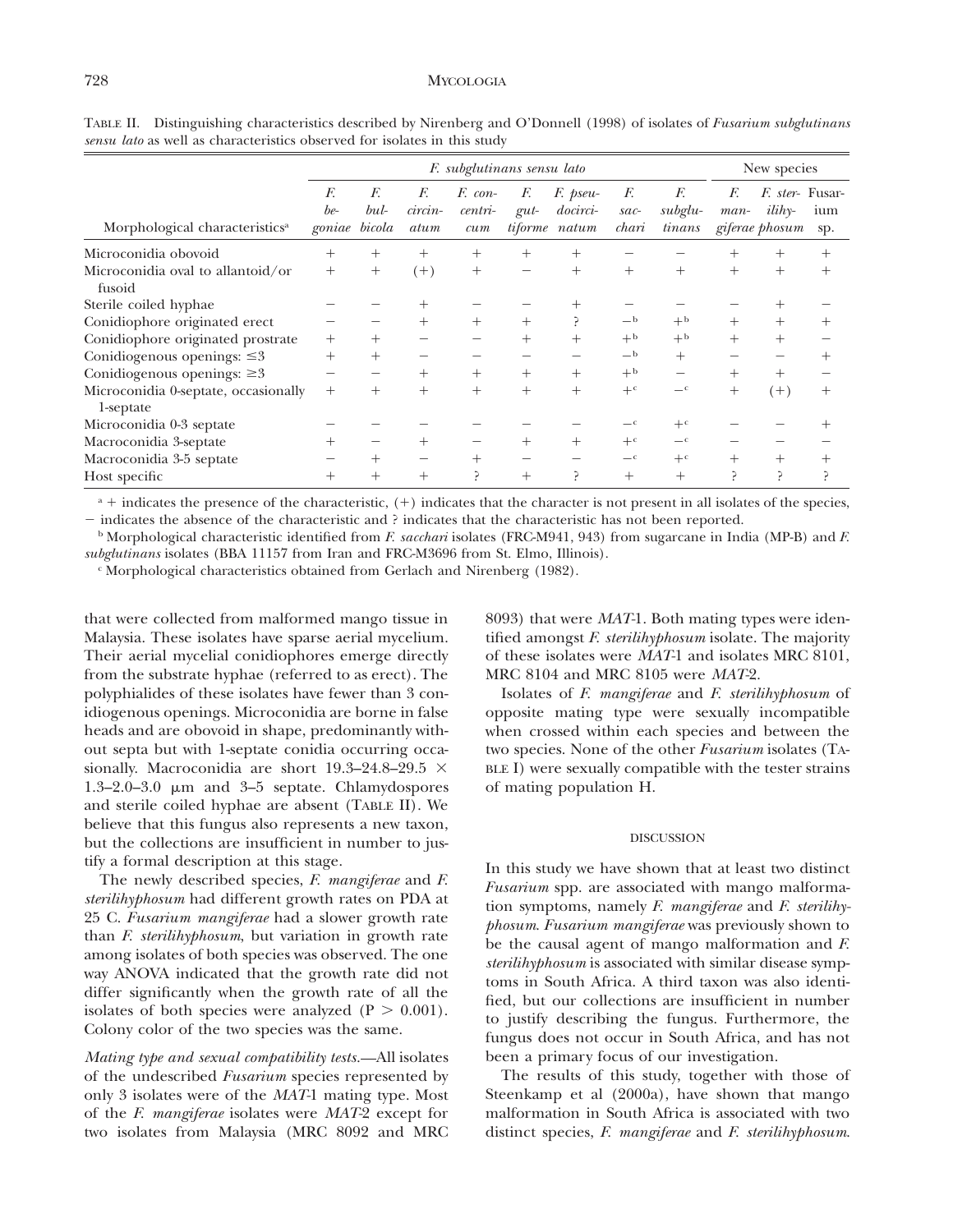*Fusarium sterilihyphosum* has only been isolated from malformed mango tissue in South Africa. The histone  $H3$  and  $\beta$ -tubulin gene sequences for isolates of *F. mangiferae* are similar to those of *F. subglutinans* strains NRRL 25226 and MRC 7559 (Steenkamp et al 2000a), which were previously reported to be the causal agent of mango malformation (Freeman et al 1999).

*Fusarium mangiferae* has been isolated from mango malformation symptoms in various geographical areas, such as South Africa, Florida, Egypt, India, Israel and Malaysia. *Fusarium mangiferae* is morphologically most similar to *F. concentricum* Nirenberg & O'Donnell and *F. guttiforme* Nirenberg & O'Donnell. *Fusarium concentricum* has long, slender, 3–4 septate macroconidia similar to those produced by *F. mangiferae*, which has sympodially branched conidiophores in contrast to the branched conidiophores of *F. concentricum*. *Fusarium guttiforme* can be distinguished from *F. mangiferae* based on the presence of the uniformly obovoid microconidia and 3-septate macroconidia that are shorter in length than those of *F. mangiferae*. The occasional production of 3-septate macroconidia in *F. guttiforme* isolates (MRC 7539, MRC 6784, and MRC 6785) found in the present study was also observed by Viljoen et al (1997). Nirenberg and O'Donnell (1998) did not refer to the macroconidial characteristics in their description of *F. guttiforme*.

*Fusarium sterilihyphosum* has been isolated only from South Africa. This species is morphologically similar to *F. mangiferae*, but can be distinguished from *F. mangiferae. Fusarium sterilihyphosum* has shorter 3–5 septate macroconidia, faster growth rate on PDA at 25 C than *F. mangiferae* and produces sterile coiled hyphae. *Fusarium sterilihyphosum* is most closely related to *F. guttiforme* based on histone gene sequence (Steenkamp et al 2000a). Morphologically, *F. sterilihyphosum* resembles *F. circinatum* and *F. pseudocircinatum* O'Donnell & Nirenberg. These three species all produce sterile coiled hyphae. However, macroconidia are long, slender, and 3–5 septate in *F. sterilihyphosum*, while shorter 3-sepate macroconidia are produced in both *F. circinatum* and *F. pseudocircinatum*.

Both *F. sterilihyphosum* and *F. mangiferae* are morphologically distinct from species belonging to *F. subglutinans sensu lato* occurring on various host plants, including *F. begoniae* Nirenberg & O'Donnell, *F. bulbicola* Nirenberg & O'Donnell, *F. circinatum* (MP-H), *F. guttiforme*, *F. concentricum*, *F. pseudocircinatum*, *F. sacchari* (Butler) W. Gams (MP-B), and *F. subglutinans sensu stricto* (MP-E) (TABLE II). *Fusarium mangiferae* and *F. sterilihyphosum* can also be distinguished from each other based on morphological characteristics. Sterile coiled hyphae and shorter 3–5 septate macroconidia produced by *F. sterilihyphosum* distinguish it from *F. mangiferae*. *Fusarium mangiferae* had a slower growth rate than *F. sterilihyphosum* on PDA at 25 C. However, growth rate is a secondary morphological characteristic and no significant difference ( $P > 0.001$ ) among isolates of both species was observed. Furthermore, secondary characteristics are generally not used in species descriptions in view of the variability within populations and/or the instability of these characters (Gerlach and Nirenberg 1982, Nelson et al 1983, Nirenberg and O'Donnell 1998).

Both mating types (*MAT-*1 and *MAT-*2) were identified in *F. mangiferae* and *F. sterilihyphosum* isolates. This is in contrast to the Steenkamp et al (2000a) study, where isolates of each of these species included only a single mating type. In the present study, isolates of the two species having opposite mating type were sexually incompatible.

Likewise, isolates of *F. mangiferae* and *F. sterilihyphosum* of different mating types failed to cross with each other. This failure to produce sexual crosses could be explained by sterility, female-sterility of isolates or unfavorable conditions for crosses to occur (Perkins 1994, Leslie 1995). At this stage, there is thus no evidence to suggest that sexual outcrossing is occurring within or between these two fungi from mango.

Mango is native to Asia, eastern India, Burma, and the Andaman Islands, and mango malformation was first reported over a century ago in India (Kumar et al 1993). *Fusarium mangiferae* isolates from South Africa, United States, Israel, Malaysia, and Egypt grouped into the so-called 'Asian clade' of O'Donnell et al (1998) based on histone  $H3$  and  $\beta$ -tubulin gene sequences (O'Donnell et al 1998, 2000, Steenkamp et al 2000a). *Fusarium mangiferae* from different geographical areas was most probably introduced from India (Zheng & Ploetz 2002), which would explain the presence of *F. mangiferae* isolates grouping in the 'Asian clade'. *Fusarium sterilihyphosum* isolates from mango malformation symptoms in South Africa grouped into the so-called 'American clade' (O'Donnell et al 2000, Steenkamp et al 2000a). Based on its phylogenetic position, O'Donnell et al (2000) speculated that *F. sterilihyphosum* (MRC 2802  $=$  NRRL 25623) originated from mango that was imported into South Africa from South America. Vegetative malformation has been reported in Mexico (Noriega-Cantu et al 1999). These Mexican isolates produced sterile coiled hyphae and grouped also in the 'American clade' based on  $\beta$ -tubulin gene sequences, like *F. sterilihyphosum* isolates from South Africa (David M. Geiser pers comm). Clearly, further